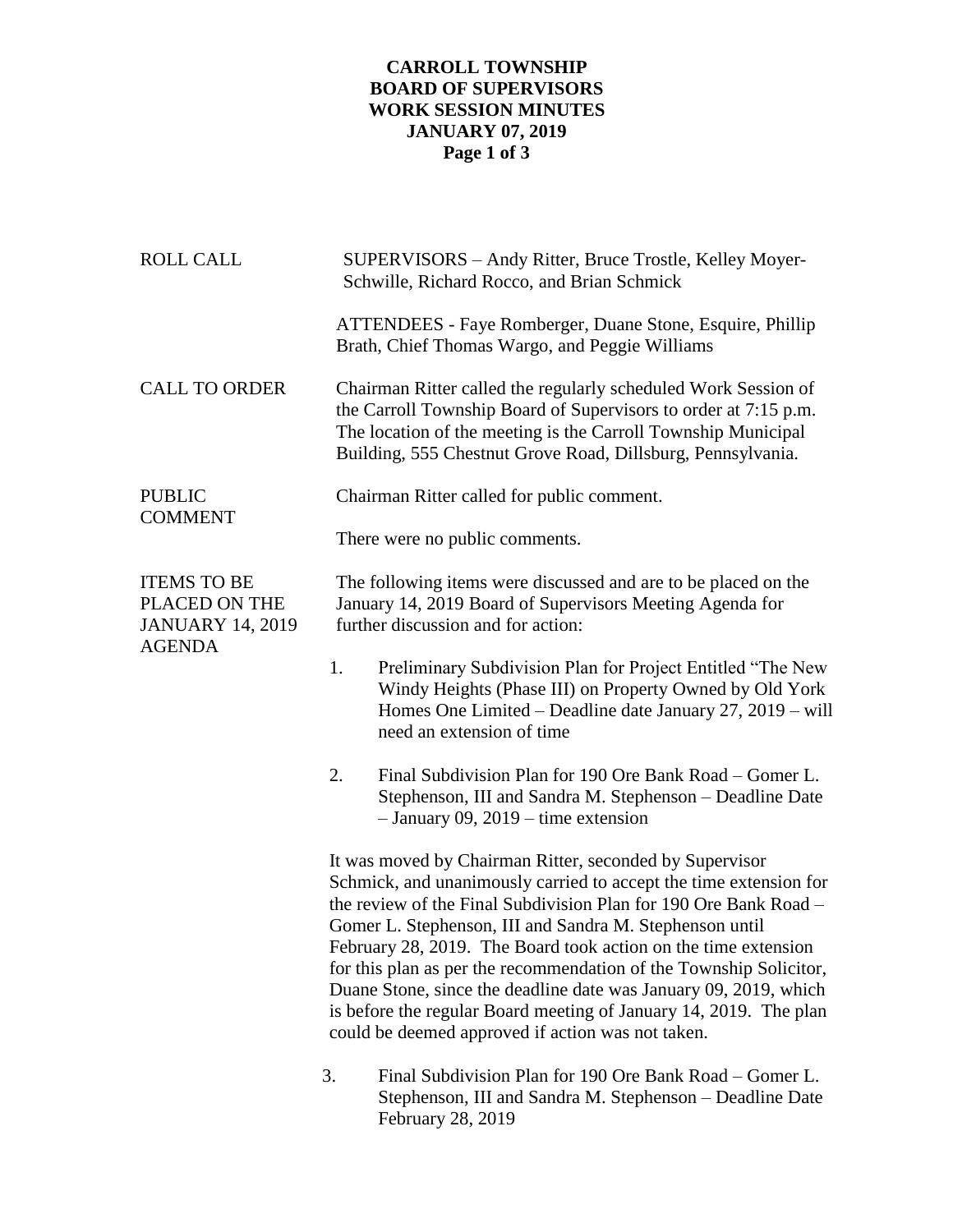## **CARROLL TOWNSHIP BOARD OF SUPERVISORS WORK SESSION MINUTES JANUARY 07, 2019 Page 2 of 3**

| <b>ITEMS TO BE</b><br>PLACED ON THE<br><b>JANUARY 14, 2019</b><br><b>AGENDA</b><br><b>CONTINUE</b> | 4.                                                                                                                                                                                                                   | Northside Court - Harry H. Fox, Jr. - ACNB Bank.<br>Irrevocable Letter of Credit No. 606-062 expires<br>January 26, 2019 is being replaced with a cash -<br>\$8,095.00 plus a 10% increase of \$809.50 = \$8,904.50<br>- need to release the Irrevocable Letter of Credit No. 606-<br>062 with cash                                                                                                                                                               |
|----------------------------------------------------------------------------------------------------|----------------------------------------------------------------------------------------------------------------------------------------------------------------------------------------------------------------------|-------------------------------------------------------------------------------------------------------------------------------------------------------------------------------------------------------------------------------------------------------------------------------------------------------------------------------------------------------------------------------------------------------------------------------------------------------------------|
|                                                                                                    | 5.                                                                                                                                                                                                                   | Resolution Number $2019-07 - A$ Resolution of the Board of<br>Supervisors of Carroll Township, York County,<br>Pennsylvania in opposition of the formation of a County-<br>wide Stormwater Authority.                                                                                                                                                                                                                                                             |
|                                                                                                    | 6.                                                                                                                                                                                                                   | Update on the Outside Call Box                                                                                                                                                                                                                                                                                                                                                                                                                                    |
|                                                                                                    | 7.                                                                                                                                                                                                                   | Old Code 3 Blue Light Bar for Northern York County Fire<br>and Rescue Company - Resolution 2019-08                                                                                                                                                                                                                                                                                                                                                                |
|                                                                                                    | 8.                                                                                                                                                                                                                   | Carroll Township's intent to appoint a certified public<br>accountant or a firm of certified public accountants, either of<br>which shall be registered in the Commonwealth of<br>Pennsylvania, to replace the elected auditors of Carroll<br>Township for the purpose of making an examination of all<br>of the accounts of Carroll Township for the 2018 fiscal year<br>for action at the January 14, 2019 Board of Supervisors<br>meeting – Resolution 2019-05 |
|                                                                                                    | 9.                                                                                                                                                                                                                   | Appointment of Certified Public Accountant or Firm                                                                                                                                                                                                                                                                                                                                                                                                                |
| <b>OTHER ITEMS</b><br><b>DISCUSSED</b>                                                             | 1.                                                                                                                                                                                                                   | U.S. Route 15 and Golf Course Road Safety Concerns                                                                                                                                                                                                                                                                                                                                                                                                                |
|                                                                                                    | Supervisor Moyer-Schwille stated she set a meeting up with<br>Representative Keefer and Senator Regan to discuss this matter.<br>The Board asked her to report back to them at the February 4,<br>2019 Work Session. |                                                                                                                                                                                                                                                                                                                                                                                                                                                                   |
| <b>ITEMS TO BE</b><br>PLACED ON THE<br>FEBRUARY 4, 2019<br><b>WORK SESSION</b><br><b>AGENDA</b>    | 1.                                                                                                                                                                                                                   | Update on the Key Fob System for Municipal Building                                                                                                                                                                                                                                                                                                                                                                                                               |
|                                                                                                    | 2.                                                                                                                                                                                                                   | Update on the Cody Alert System for Police Department                                                                                                                                                                                                                                                                                                                                                                                                             |
|                                                                                                    | 3.                                                                                                                                                                                                                   | <b>Request for Proposals for Tech Services</b>                                                                                                                                                                                                                                                                                                                                                                                                                    |
|                                                                                                    | 4.                                                                                                                                                                                                                   | U.S. Route 15 and Golf Course Road Safety Concerns                                                                                                                                                                                                                                                                                                                                                                                                                |